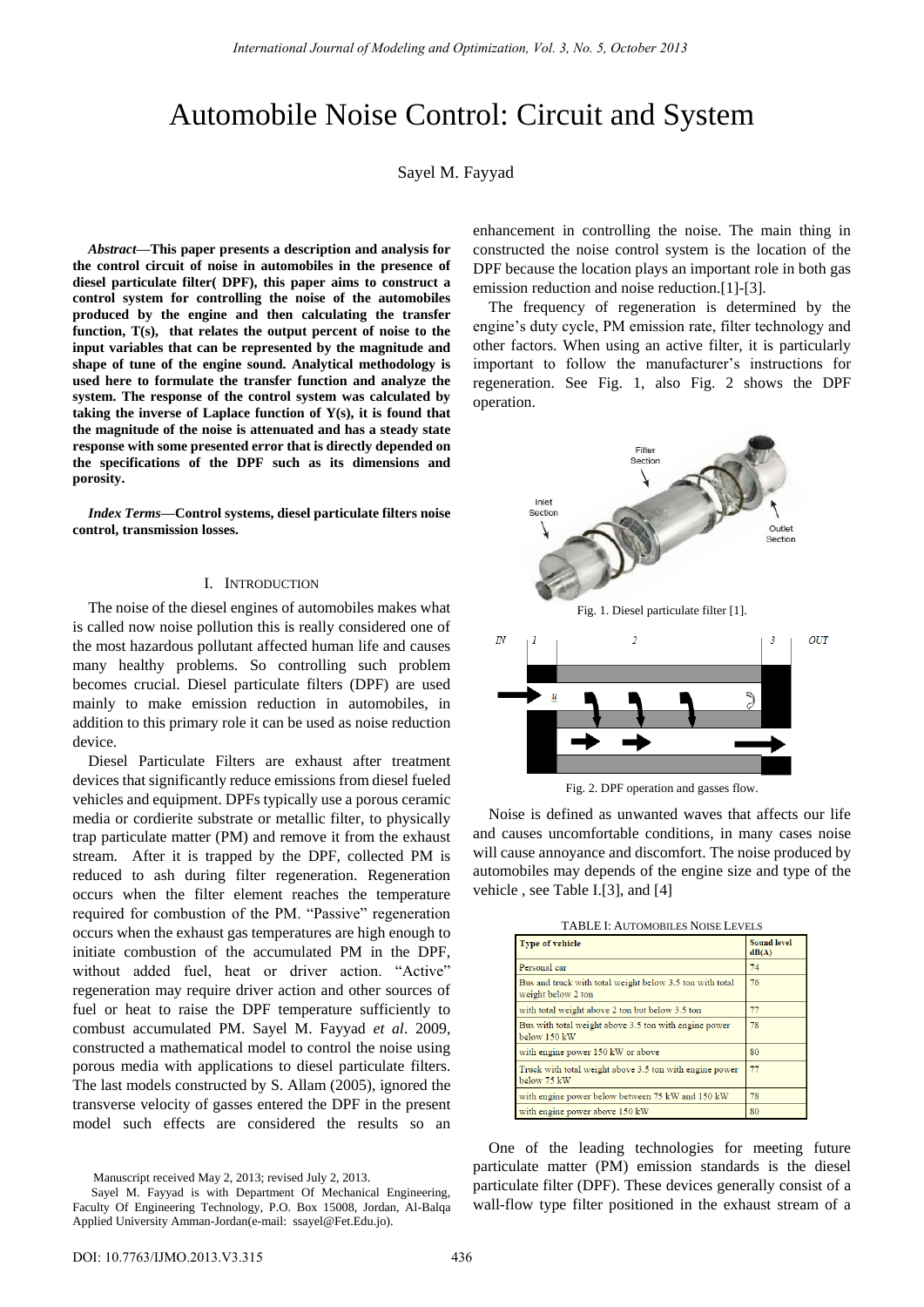diesel vehicle. As the exhaust gases pass through the system, particulate emissions are collected and stored. Because the volume of diesel particulates collected by the system will eventually fill up and even plug the filter, a method for controlling trapped particulate matter and regenerating the filter is needed. Diesel particulate filter is a superior system in the reduction of particulate matters because it can lead to a reduction of about 70% of the PM. It contains a large numbers of thin tubes or cavities with a diameter of about (1-2 mm), and (0.15-0.5 cm) length. [5]-[8].

There are many types of DPF's such as: electric heater type, burner type (ceramic filter), and fuel additive type; the latter type is a honey-comb ceramic. The honey-comb type constitutes an additive supply and an electronic system. In this type Fe is used as an additive whereby iron oxide is formed which reacts with carbon and then it is converted to iron. The DPF is connected on the exhaust pipe, hence noise and vibration characteristics of exhaust system are changed and consequently affect the performance of the engine by developing back pressure, change temperature and velocity of the exhaust gases...etc. Hence building an acoustic model for the DPF is necessary for the assessment of the diesel engine performance.

The performance of a DPF has been the subject of many theoretical and experimental studies over the last two decades. Greevesm [7] studied the origin of hydrocarbons emission from diesel engines and he found that DPF can eliminate some of PM and it is very promising as an after-treatment technique. Yu and Shahed [8] studied the effects of injection timing and exhaust gas recirculation on emissions from a diesel engine and they classified DPF as filtration and regenerative technique.

Konstandopoulous *et al*. [9] studied the wall-flow diesel particulate filters pressure drop and coolant efficiency and described the coupling between neighboring channels using Daracy"s law to model flow through a porous medium. Peal [10] made an approximation to the effect of mean flow on sound propagation in capillary tubes. Astley and Cumings [11] presented FEM solutions, based on simplified equations for waves in a visco-thermal fluid, for the problem of sound propagation in capillary tubes. They made analysis for the laminar flow with a parabolic velocity distribution and a quadratic cross-section. The simplification of the governing equations is based on that the axial gradients are much smaller than the gradients over the cross-section [12].

Many techniques used for noise control in machines and automobiles such as:

## *A. Damping*

Typical applications : Chutes, hoppers, machine guards, panels, conveyors, tanks .

There are 2 basic techniques:-

- 1) Unconstrained layer damping where a layer of bitumastic (or similar) high damping material is stuck to the surface
- 2) Constrained layer damping where a laminate is constructed

Constrained layer damping is more rugged and generally more effective. Either remanufacture steel (or aluminum) guards, panels or other components from commercially

available sound deadened steel or buy self adhesive steel sheet. The latter can simply be stuck on to existing components (inside or outside) covering about 80% of the flat surface area to give a 5 - 25 dB reduction in the noise radiated (use a thickness that is 40% to 100% of the thickness of the panel to be treated).

## *B. Pneumatic Nozzles*

Typical applications: Cooling, drying, blowing .

In most cases, it is possible to replace existing nozzles (usually simple copper pipe outlets) for quiet, high efficiency units. These not only reduce noise levels by up to 10 dB, but also use less compressed air. The types of nozzle to look out for are entraining units (schematic below) from various manufacturers and in a variety of sizes. Fig. 3.



Fig. 3. Noise control nozzle.

### *C. Acoustic Absorbent*

 Lining a significant proportion of the inside of the guards with acoustic absorbent (foam, rock-wool/ fiberglass) will reduce the noise "trapped" by the guards. Consequently, less noise will escape through any gaps. Failure to line the inside of the guards could result in an increase in noise at the operator"s position if the gaps have been minimized [13].

#### *D. Chain and Timing Belt Drives*

Noisy chain drives can often be replaced directly with quieter timing belts. Within the range of timing belts available, there are also quiet designs that use different tooth profiles to minimize noise. There is also a very new design of belt for applications where noise is critical which uses a chevron tooth pattern to provide very quiet running. Noise reductions in the range of 6. -20 dB are often possible using this approach.

#### *E. Electric Motors*

Most companies have large numbers of electric motors used on anything from fans to pumps to machine tools. However, it is not very common knowledge that general duty motors are available (at little or no cost premium) that are up to 10 dB(A) or more quieter than typical units as direct replacements. The best approach is to feed these motors into the system over a period of time so that all replacement motors are quiet motors[3], [4] and [14]-[16].

Noise can often lead to reduced productivity in the workplace and sleep deprivation in the home. If the noise persists, it may cause stress and other adverse health effects. If untreated, high levels of noise can lead to permanent hearing damage. Barrier performance can be expressed in dB and is called the "Transmission Loss" or "Sound Reduction Index" denoted by TL and is defined as follows: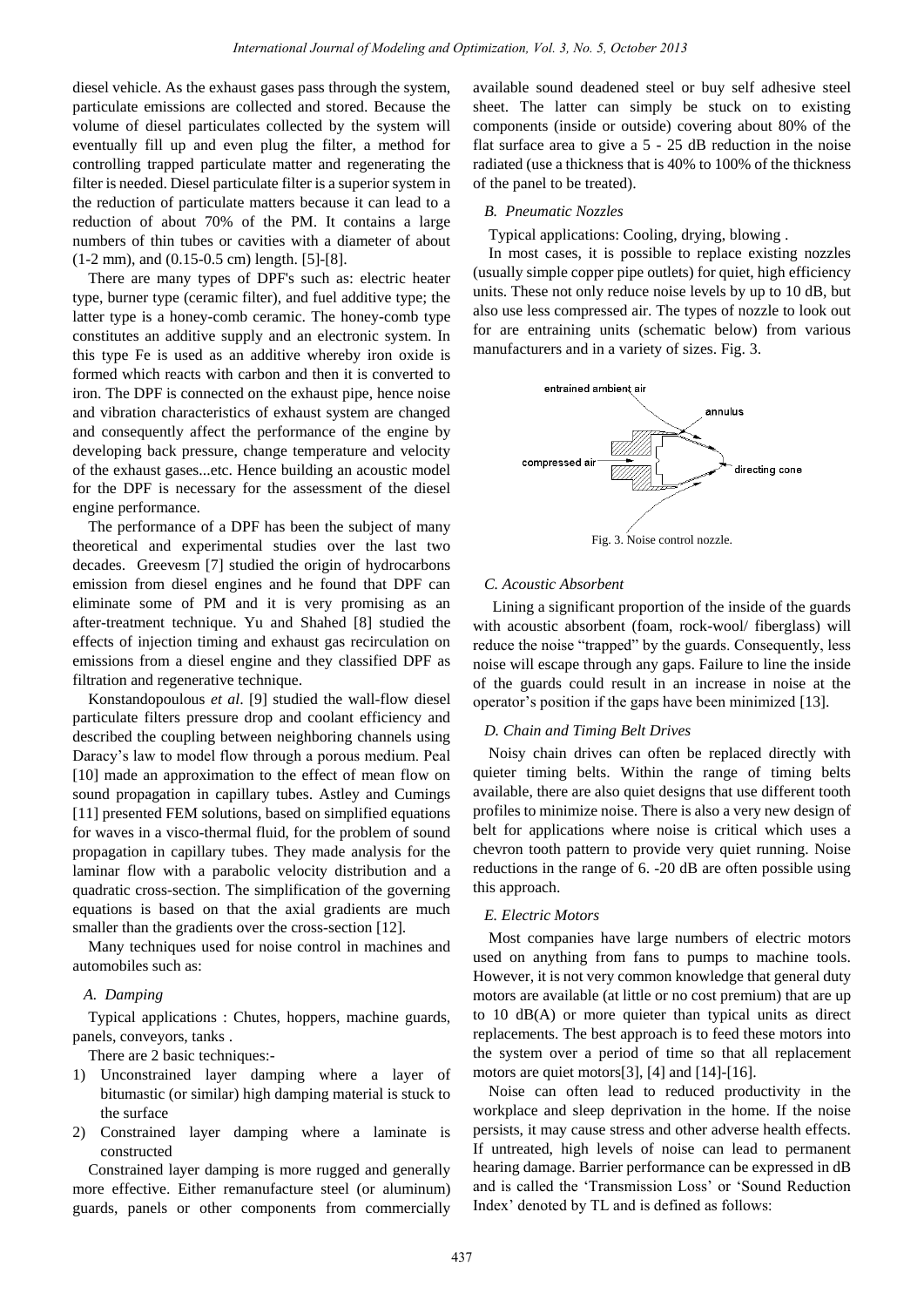$$
TL = 10 Log (Ei/Et) \tag{1}
$$

where: *Ei*: is the incident sound energy, *Et*: is the transmitted sound energy [5], [13]-[15], [17].

The control system block diagram that is shown in Fig. 4 below the input of the control circuit is the engine sound which can be step input, parabola, or ramp or any other types. The controller here is the DPF which has many control parameters like the porosity percent, the number of cells, permeability and others, the gain of the controller (depending on [5] and [6]) is designated as  $G<sub>pdf</sub>$  which can be written as:

$$
G_{pdf} = \varphi L/A \tag{2}
$$

where *Φ*: is the porosity of the DPF, *L*: is the nominal length of the DPF, A: is the internal area of the filter.



Fig. 4. Noise control system block diagram.

The controller connects with the actuator which is considered here as the heated oxygen sensor which controls the air- fuel ratio by communicating with the electronic control unit in the car. The aim of this paper is to construct what is called the transfer function, which can be defined as the actual noise level ( $Y(s)$ ) to the desired noise level  $(R(s))$ or

$$
T(s) = Y(s)/R(s) \tag{3}
$$

#### II. RESULTS AND DISCUSSION

The transfer function of the last diagram can be calculated by taking the forward path gain as:  $G_{pdf} = \varphi L/A$ , the backward gain can be considered as: s, so

$$
T(s) = \frac{Y(s)}{R(s)} = \frac{G(s)}{1 + G(s)H(s)} = \frac{\varphi L/A}{1 + [\varphi L/A]s}
$$
(4)

This yields to

$$
Y(s) = \frac{\varphi L/A}{1 + [\varphi L/A]s} R(s) \tag{5}
$$

To find the response of the control system (which depends mainly on the input signal) which represents the actual level of the noise:

For step input noise:  $R(s)=1/s$ 

$$
y(t) = L^{-1}(Y(s)) = L^{-1}[\frac{\varphi L/A}{1 + [\varphi L/A]s} \times \frac{1}{s}]
$$
 (6)

Yields, depending on Laplace inversion tables:

$$
y(t) = \frac{1}{2} e^{-\frac{1}{2G_{dpf}}} \sinh \frac{1}{2G_{dpf}} t
$$
 (7)

 This response can be calculated and represented as a function of time as shown in Fig. 5. It can be noticed that the noise level increases up to some maximum value then stable, this value is known as the steady state response i.e. the noise can be controlled by using the DPF.

Fig. 6 shows the transmission losses for different types of DPFs as a relation with the frequency of the engine input sound tension at hot condions.



Fig. 5. Response of the control system-noise level.



Fig. 6. Transmission losses vs. frequency, \_\_\_ for RC:200/12,-.-.-.for EX80:200/14, -----for EX80:100/17, and…..for RC: 200/20 DPF unit type in the case of hot conditions, (With soot layer). Mach=0.02.[5], and [17].

### III. CONCLUSIONS

Noise really causes many healthy and un-comfort for humans, one of the leading and promising devices is the diesel particulate filter, in addition to its role in emission reduction it can make noise reduction, the control system of noise using DPF is constructed and the control systems' transfer function is derived. The time response shows that the noise can be damped and reaches the steady state case within some given time, the transmission losses that DPF can perform is considerable, the main parameters controlling DPF operation are its dimensions and porosity.

#### **REFERENCES**

[1] *National Clean Diesel Campaign report*, Diesel Particulate Filter General Information, EPA-420-F-10-029, May, 2010.